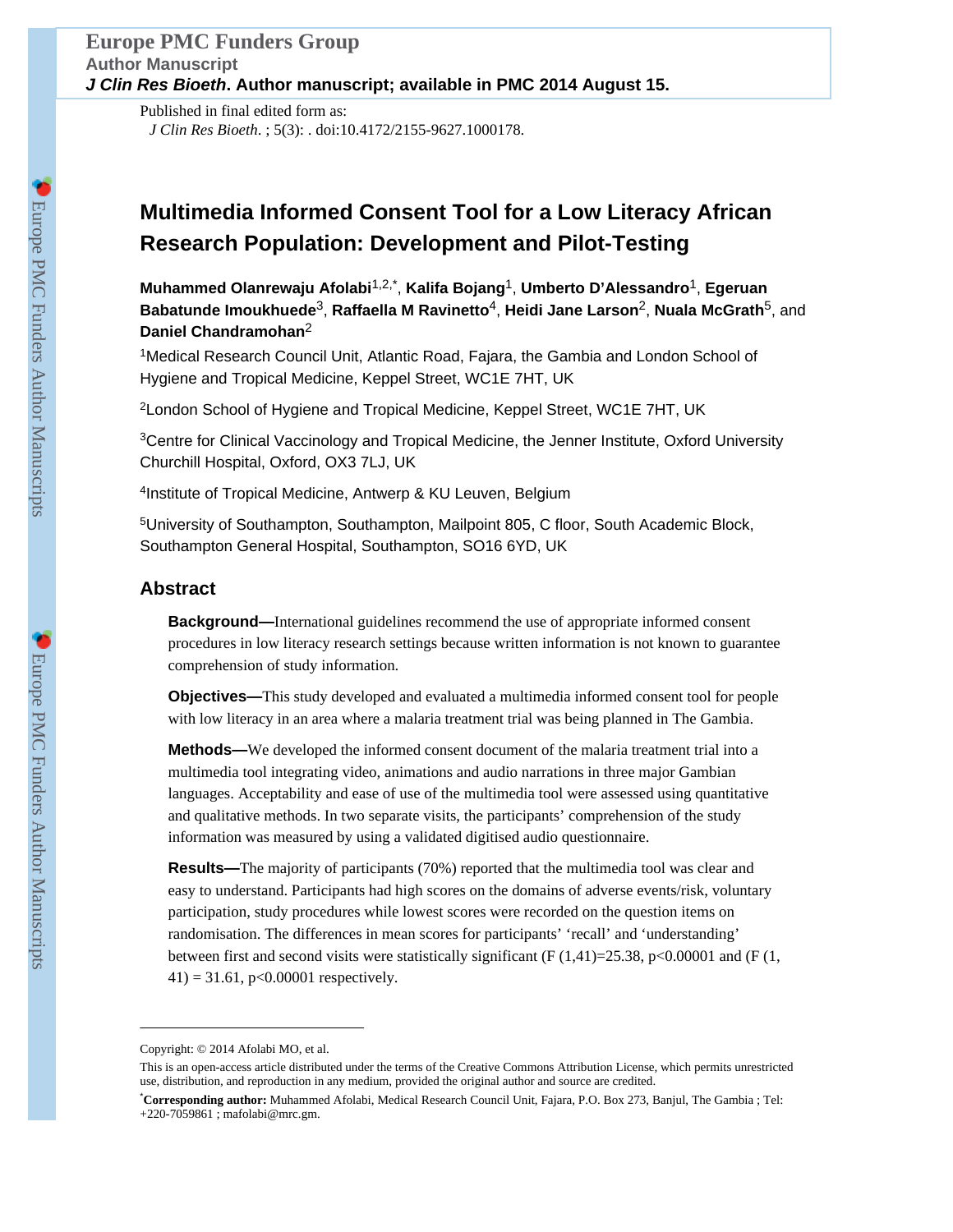**Conclusions—**Our locally developed multimedia tool was acceptable and easy to administer among low literacy participants in The Gambia. It also proved to be effective in delivering and sustaining comprehension of study information across a diverse group of participants. Additional research is needed to compare the tool to the traditional consent interview, both in The Gambia and in other sub-Saharan settings.

#### **Keywords**

Informed consent; Video; Technology; Vulnerable population; Development; The Gambia

# **Introduction**

Informed consent is a practical application of respect for person which is a fundamental principle of research [1]. The process of informed consent is meant to ensure that the decision to participate in clinical research is freely made after an individual has received, considered and understood fully the complete study information without being coerced, induced, unduly influenced or intimidated [2]. For informed consent to fulfil its goals researchers must not only provide full disclosure of study information but they must also ensure full comprehension of the information to potential study participants. Informed consent must be provided in the languages and terminologies understandable to the participants to allow him/her understand the study information to make an informed decision on whether or not to participate [2,3].

Comprehensive systematic reviews [4,5] of clinical research conducted in sub-Sahara Africa showed that participants often demonstrated poor comprehension of various domains of informed consent. For example, only 10% of mothers of study children in The Gambia [6] and 20% of Ghanaian women [7] demonstrated good comprehension of the concept of placebo. Similarly, participants from Ivory Coast [8], Nigeria [9], Senegal [10], Kenya [11], Uganda [12] and Ethiopia [13] had sub-optimal comprehension of voluntary participation, autonomy, risks/benefits, randomisation and blinding. These unacceptably low levels of comprehension may be due to a combination of factors. These include poor communication between the participants and the persons administering the consent (e.g. due lack of time and power imbalance making the participants not to ask necessary questions).

Furthermore, central to this problem is the almost exclusive reliance on written information document in research settings where many study participants are unable to read and understand documents written either in foreign or local languages [5,14,15]. In such situations, the World Medical Association Declaration of Helsinki recommends the use of appropriate alternative informed consent procedures that will engender adequate comprehension of the study information [16,17].

Nishimura et al. [18] in a recently published systematic review identified several effective strategies for improving informed consent process including enhanced consent forms, extended discussions and multimedia. Enhanced consent form involved the use of simplified paper consent document with revised layout, text styling, and sometimes with added pictures. In extended discussion, a study team member engaged participants in additional discussions and, multimedia approach involved presentation of study information through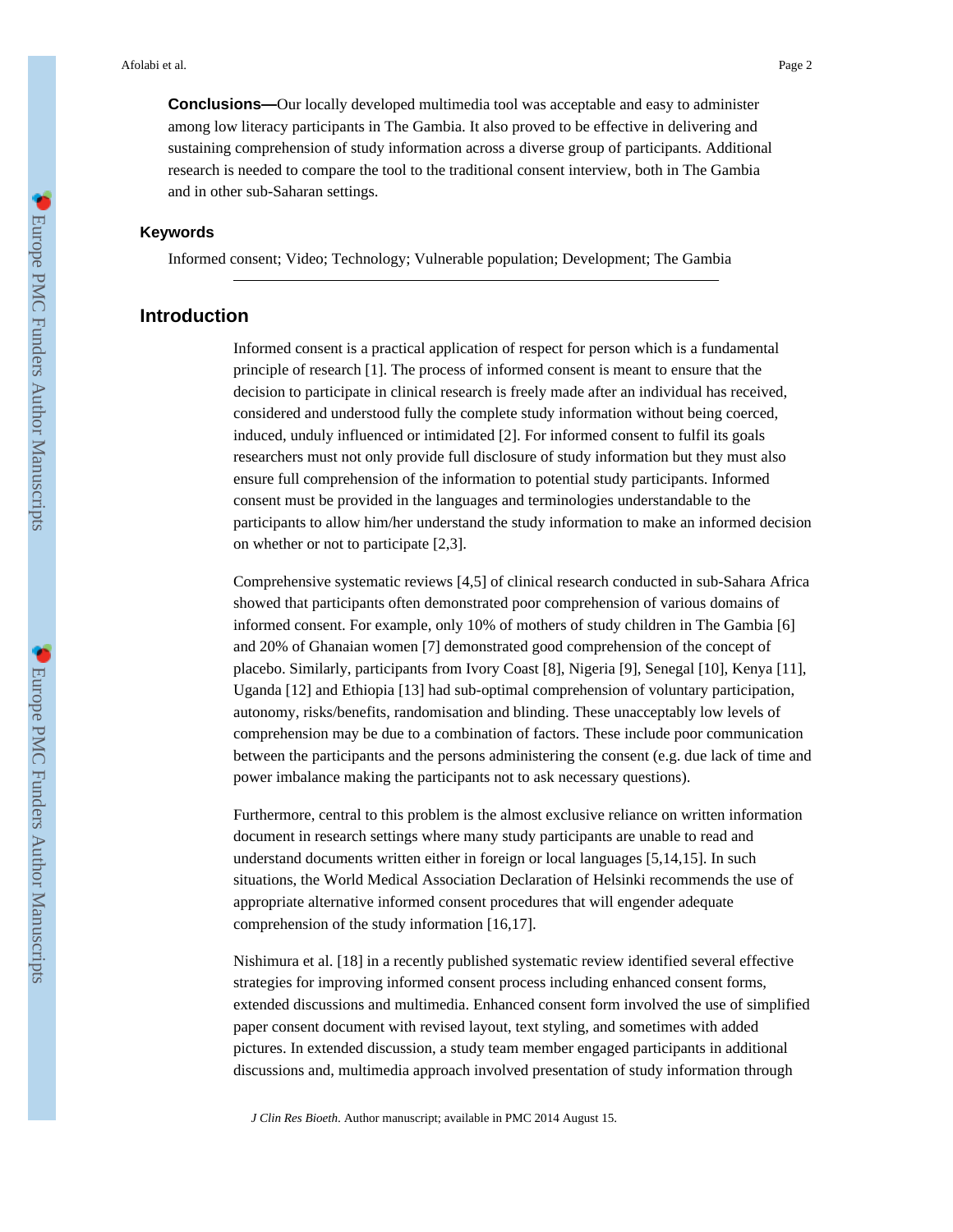Afolabi et al. Page 3

combined use of video, audio and animations [19]. A meta-analysis showed a modest but statistically non-significant increase in comprehension scores of participants randomised to a multimedia-based consent approach when compared to their counterparts randomised to control consent approach (Standardised Mean Difference [SMD]=0.30, 95% CI, −0.23 to 0.84). Similar comparison of enhanced consent form and extended discussion with control consent increased the comprehension scores significantly (SMD 1.73, 95% CI, 0.99 to 2.47; SMD 0.53, 95% CI, 0.21 to 0.84 respectively [18]. These findings raise concerns about the impact of multimedia in informed consent process, although, previous studies reported its usefulness in promoting retention of consent information longer than one week [20,21].

An earlier review by Flory and Emanuel [19] also showed that multimedia tools are not significantly effective in aiding participants' comprehension. This submission agreed with the conclusions of a Cochrane review [22] that 'the empirical literature is not yet sufficiently developed to draw definitive conclusions about the general effectiveness of or value derived from multimedia consent tools'**.** Nevertheless, critics argue that the reported limited usefulness of multimedia tool is untenable because the effectiveness of multimedia consent approach was evaluated in studies with considerable methodological flaws. For example, some of the studies had no standard controls, and in others, informed consent documents were merely presented on computer screens for participants to read [18]. Apart from these, the studies included in the systematic reviews [18,19,22] were conducted in developed countries where literacy rates were high. Consequently, the conclusions of lack of effectiveness of multimedia approach may not be applicable to low literacy populations in sub-Saharan Africa. Although no study from sub-Saharan Africa is yet to report the potential usefulness of multimedia for delivering study information during informed consent process; media-based technology is becoming cheaper to implement, readily available and more manageable in Africa [18,23]. Thus, assessing the effectiveness of a multimedia informed consent tool for improving the consenting process is becoming increasingly crucial in low literacy research settings in Africa.

As a first step, we describe here how we developed and pilot-tested a multimedia tool to provide information for a clinical trial scheduled to take place among low and non-literate participants in The Gambia. This study was also aimed at gathering preliminary data to determine the effectiveness of a locally designed multimedia tool in aiding informed consent comprehension of participants in the low literacy research community.

# **Materials and Methods**

#### **The PRINOGAM Trial**

The development of the multimedia tool was done using the informed consent document for PRINOGAM trial (ClinicalTrials. gov NCT01838902). Briefly, PRINOGAM is an openlabel, four-arm treatment trial, aimed at determining the lowest possible primaquine dose to obtain a substantial gametocytocidal effect in asymptomatic malaria infected individuals, as this may reduce the risk of harmful effects in Glucose-6-Phosphate Dehydrogenase (G6PD) deficiency.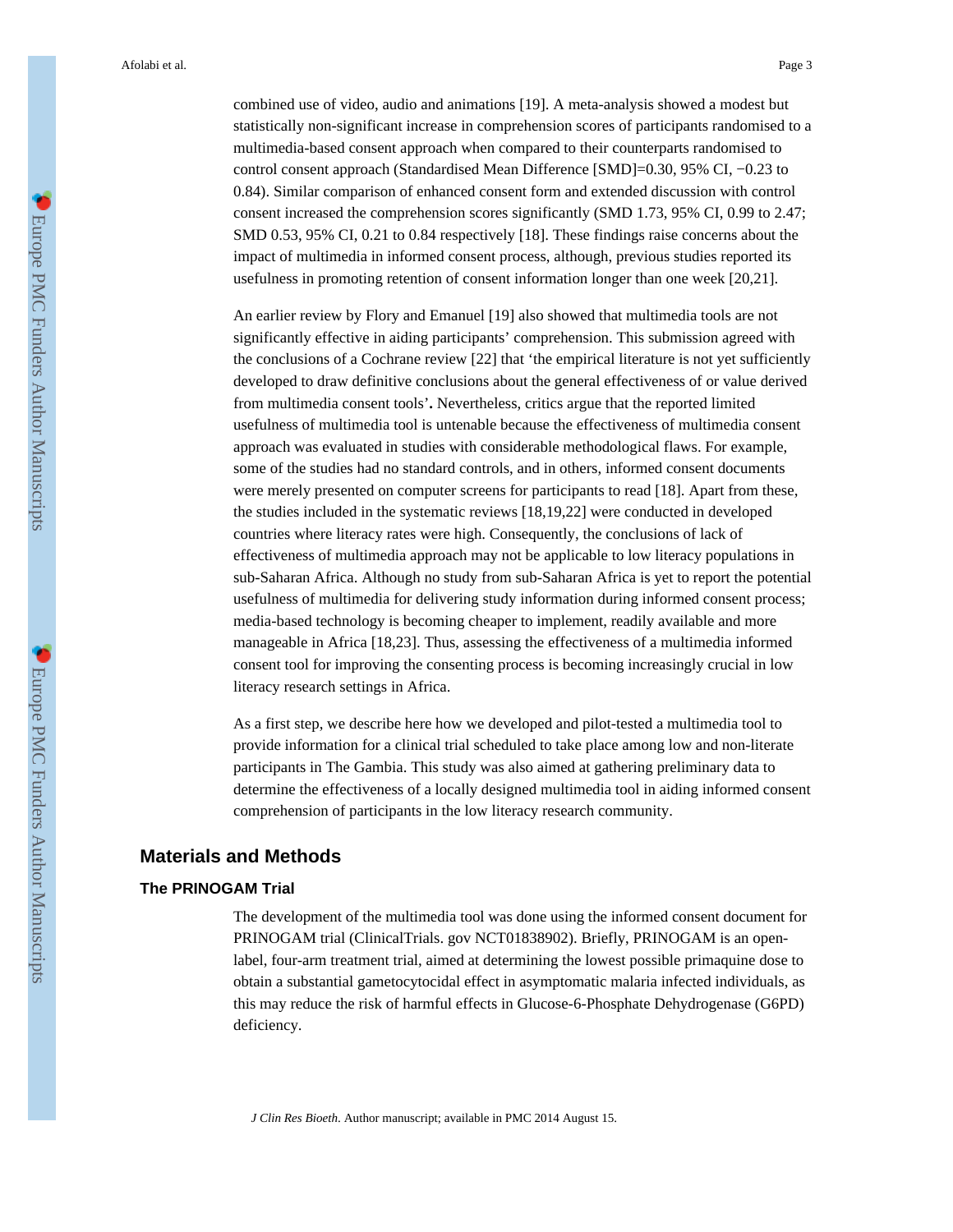The trial was planned to take place concurrently at Basse and Jahaly areas of The Gambia where level of literacy of the inhabitants is low. The Gambia is one of the smallest West African countries with a population of 1.79 million people and adult literacy rate of less than 30% [24]. Mandinka, Fula and Wolof are three major ethno-linguistically distinct groups populating the study areas. In previous studies [6,25] conducted in Gambian communities, the local ethic committees recommended that oral interpretations of the English version of written informed consent documents should be provided to potential participants by trained field staff who are native speakers of the local languages [26]. This is because, in addition to low literacy rate, no written translation of consent documents to local languages is possible as no standardised written format for the local languages exist [25,27]. Because most participants are not literate, they gave consent by thumb-printing the consent form in the presence of an impartial witness.

This pilot study of the multimedia consent tool was conducted among healthy volunteers in Basse, an area which shares similar epidemiologic and demographic features with Jahaly.

#### **Development of multimedia tool from informed consent document of PRINOGAM**

We worked with a multimedia expert who had extensive training and experience in motion graphics and interactive media design to develop the participant information document of PRINOGAM trial. The information document was earlier written by the Principal Investigator of the trial with technical support from the Medical Research Council (MRC) Clinical Trials Support Manager who ensured that all relevant information was adequately and comprehensibly presented in the document. The document were submitted along with the study protocol to an independent body of scientists who reviewed and confirmed that information contained in the document was satisfactory to engender informed decisionmaking by potential study participants. The information document was further submitted to the local ethical committee who also reviewed and approved the document as conforming to internationally agreed ethical requirements for conduct of clinical trials.

The approved information document contained 11 sections namely: *introduction, reason for the study, what is G6PD, how to take part, what would happen if one took part in the study, what blood tests would be done, what are the side effects and possible risks of taking part, potential benefits, would taking part in this study be kept confidential, who has reviewed this study, who can be contacted if one has questions?* The messages in each section were graphically translated into a context-specific visual story. We serially reviewed these storyboards to confirm appropriateness to Gambia research setting. The stories were acted in role-plays by members of the clinical trial team after undergoing several training and rehearsals. The final role-play on each section of information sheet was serially videorecorded by the multimedia expert.

Three experienced linguistic professionals who are native speakers of the three major Gambian languages and are also familiar with clinical research concepts were contracted to audio-translate each section of the participant information document. The audio-translations were confirmed to be consistent with the English version by another three native speakers of the languages. The audio-translations were recorded as voice-over on the video-recorded role-plays by the multimedia expert. Sections which could not be visually conveyed in the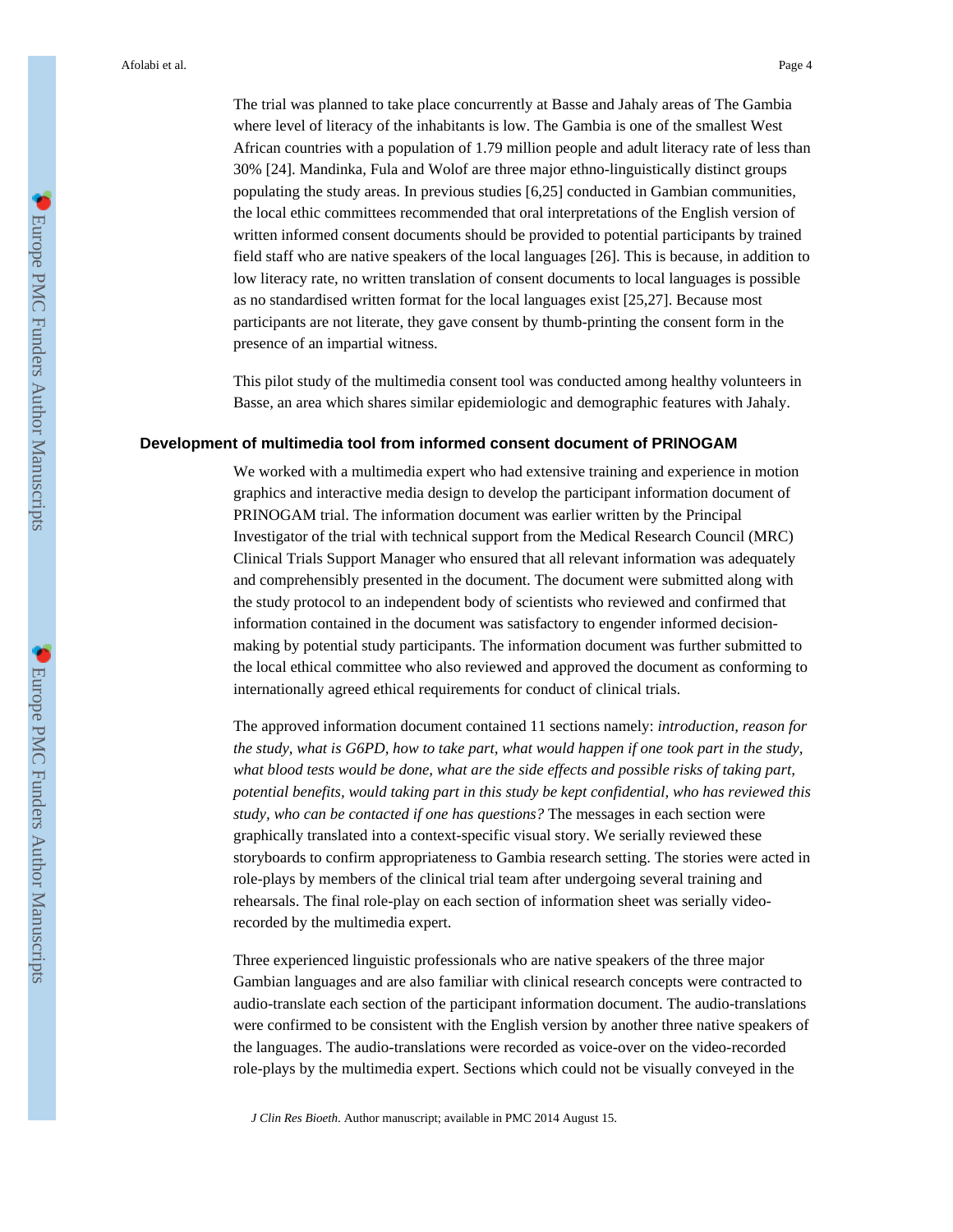role-plays e.g symptoms of adverse events of study drugs like headache, diarrhoea, passage of dark-coloured urine were graphically represented with animations.

#### **Review of multimedia tool**

The first draft of the multimedia tool in a Digital Video Disc (DVD) was given to two qualified lay persons and two experienced researchers to confirm whether the contents of the tool was consistent with the contents of the participant information document of PRINOGAM trial. They all agreed that the tool included all essential information on the study as requested by ethical and Good Clinical Practice (GCP) guidelines, and that it used dialects that were well understandable to general populace. In very few areas, one of the narrators wrongly used a local language *'biir bumuti'* which means 'lower abdominal pain' to describe 'abdominal pain' as one of the adverse effects of the investigational products. This was corrected with appropriate word '*nahl bumuti'.* Also, omission of '*hel butey'* meaning 'nausea' was discovered and this was included in the revised version. Noninclusion of dark coloured urine as a major complication of G6PD deficiency was pointed out by one of the researchers and this was included in the revised version.

#### **Pilot-testing**

A purposive sample of 42 healthy male and female volunteers aged 18-49 years was recruited to pilot-test the multimedia informed consent tool. The upper limit of the age range (49 years) was based on data from previous studies [28,29]. The lower age limit (18 years) was chosen to avoid the logistical challenges associated with obtaining informed consent from under-aged participants. Participants were recruited from the north and south parts of Basse to ensure representation. Despite being representative of the PRINOGAM trial population and participants could in the future become eligible, they were not screened for PRINOGAM when the pilot-testing was carried out. After obtaining a written informed consent, we played the multimedia tool on a laptop computer for each participant in his/her preferred local language in noise-free consulting rooms at MRC facilities located within Basse Major Health Centre. The participants were requested to ask questions if they were not clear about the contents of the multimedia tool.

To assess acceptability and ease of use of the multimedia tool, an 8-item questionnaire was adapted from a similar study conducted in South Africa [30]. The original questionnaire contained 15 question items on acceptability and ease of use of an alternative informed consent tool. The relevant part of the question items were retained e.g. "*do you like the pictures in the tool*" while non-relevant questions were removed e.g "*do you know how to replace the battery of the tool*". After watching the multimedia video and participants confirmed they had no questions, the 8-item questionnaire was administered to each participant to assess acceptability and ease of use of multimedia tool. Participants responded by indicating either 'yes' or 'no' to each question item. Following the questionnaire administration, we assessed the participants' comprehension using a Digitised Audio Informed Consent Comprehension Questionnaire (DICCQ) that was previously validated in low literacy Gambian populations. The development and psychometric evaluation of DICCQ has been described elsewhere [31]. Briefly, DICCQ is a 26-item questionnaire consisting of a combination of closed-ended, multiple choice and open-ended question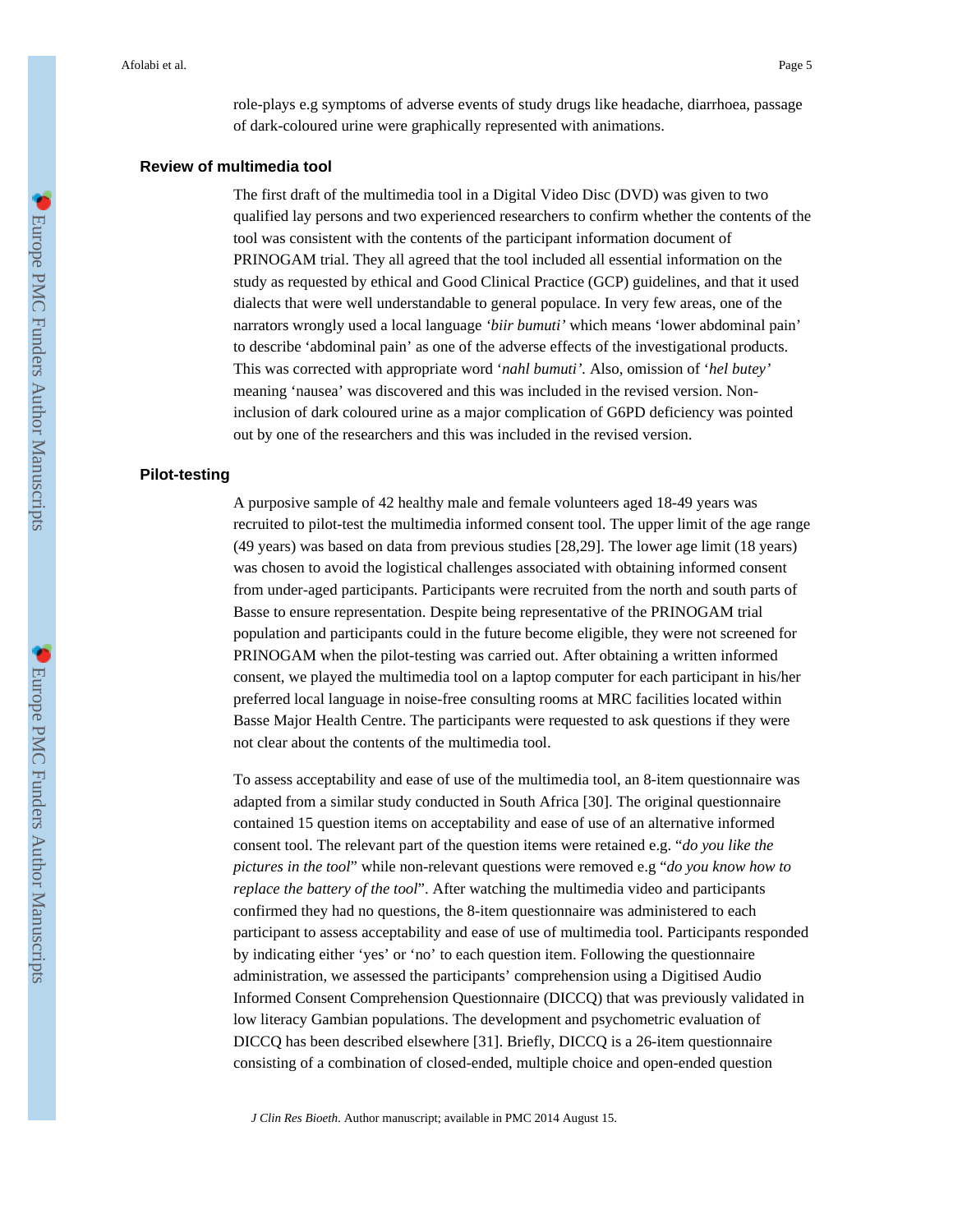items. Psychometric evaluation of DICCQ done in urban and rural Gambian populations showed that the questionnaire was reliable and valid [31]. The question items in DICCQ are consistent with the elements of informed consent required to ensure understanding of potential participants according to international ethical guidelines [2,32]. The following domains of informed consent are covered in the DICCQ: voluntary participation (Q1), rights of withdrawal (Q2,8,11,15), study procedures (Q17, 18,21,22), study purpose (Q16,20), blinding  $(Q3,4)$ , confidentiality $(Q5)$ , compensation  $(Q9,14)$ , randomization  $(Q10,23)$ , autonomy (Q13), meaning of giving consent (Q12), benefits (Q19), risks/adverse effects (Q25), therapeutic misconception (Q24), placebo (Q26). The question items in DICCQ are listed in Table 4.

We further assessed acceptability and ease of use of DICCQ using the questionnaire adapted from the South African study described above [30].

To assess how much of the study information was retained, the participants were recalled one week after first administration and the digitised comprehension questionnaire was readministered to the participants.

#### **Focus group discussions**

During the second visit, selected participants were invited for Focus Group Discussions (FGD) to further explore acceptability and ease of use of multimedia consent tool and digitised informed consent comprehension questionnaire. A separate group of six men and women were invited for the FGD sessions. Participants were segregated by sex to ensure homogeneity and open discussions in each group. A purpose-designed FGD guide was used and the first author, MOA, served as the facilitator of the discussions. The proceedings were audio-taped after verbal consent was obtained from the participants. These were transcribed into English texts by two independent native speakers. We identified the main themes of the transcribed texts and content analysis of these themes was performed.

#### **Ethical consideration**

Ethical approvals were obtained from the ethics committees of London School of Hygiene and Tropical Medicine, UK and Gambia Government/Medical Research Council Joint Ethics Committee. Due to absence of standardised writing formats for Gambian languages and high illiteracy rates, informed consent was obtained from the participants in this study by trained field assistants who were native speakers of the local languages. The trained assistants provided oral interpretations of the study information to the participants in the local languages he/she understood. After the potential participants had agreed to join the study, literate participants (about 10% in this study) signed the consent form while the majority (about 90%) thumb-printed the consent form in the presence of an impartial witness. Participation was voluntary and confidential.

**Scoring system—**The scoring system used in previous validation work of DICCQ [31] was applied: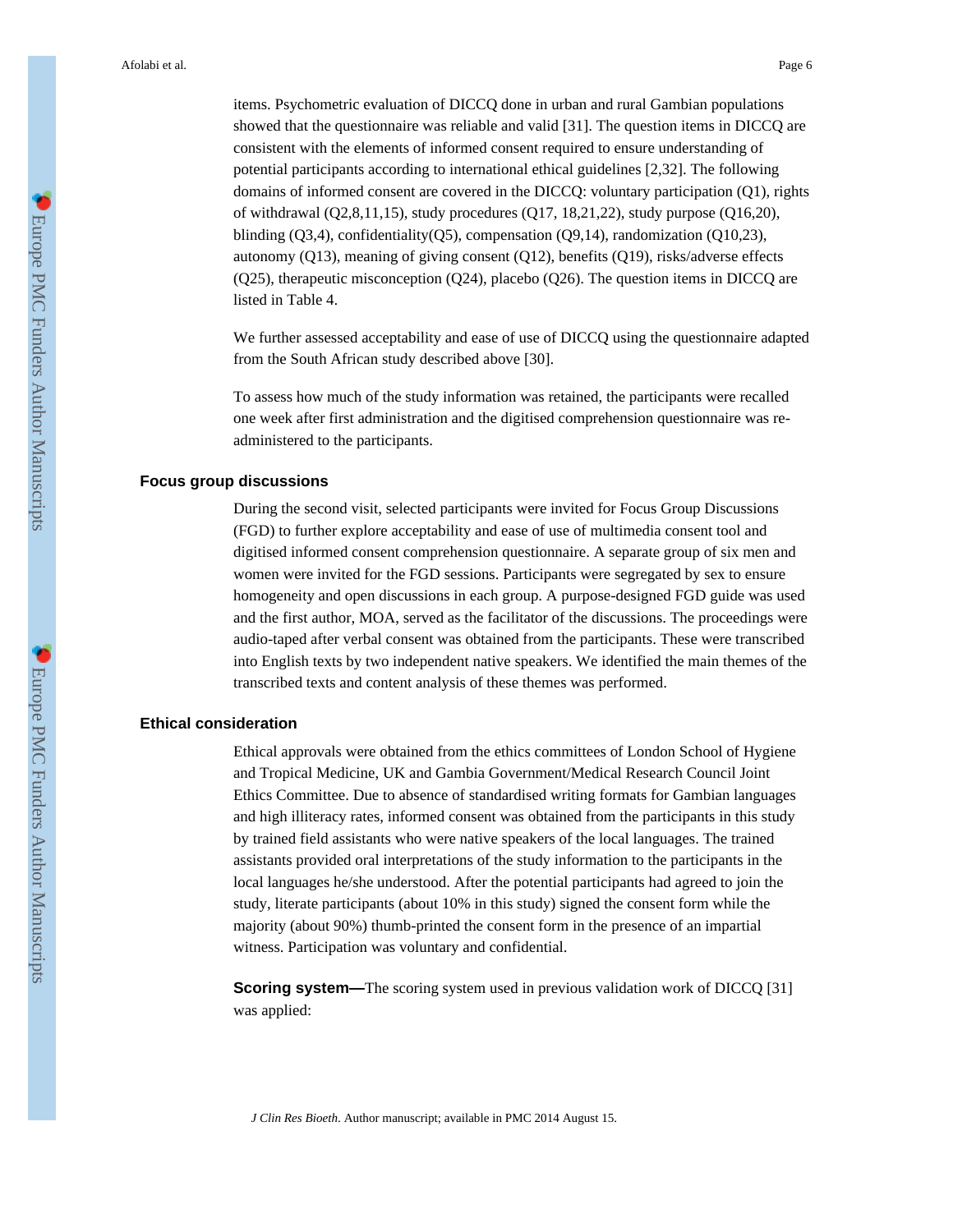| Closed ended question items in the first section | Each correct answer was scored 3; wrong answer was scored 0 and<br>responses with 'I don't know' were scored 1 |
|--------------------------------------------------|----------------------------------------------------------------------------------------------------------------|
| Open-ended question items which are follow-      | Each correct answer was scored 5, partially correct answer was                                                 |
| up questions to the closed ended question items  | scored 3, incorrect answer was scored 0, while 'I don't know'                                                  |
| in the first section                             | responses were scored 1                                                                                        |
| In the second section, participants chose ONE    | Each correct answer was scored 3, incorrect answer was scored 0 or                                             |
| correct answer out of FOUR option responses      | 'I don't know' responses were scored 1                                                                         |
| In the third section, participants chose more    | Full correct answers were scored 4, partially correct answers were                                             |
| than one correct answers from FOUR option        | scored 2, wrong answers were scored 0 and 'I don't know' answers                                               |
| responses                                        | were scored 1                                                                                                  |
| In the fourth section, participants responded    | Full correct answer was scored 5, partially correct answers were                                               |
| using their own words to open-ended question     | scored 3, wrong answers were scored 0 and 'I don't know'                                                       |
| items                                            | responses were scored 1                                                                                        |

#### **Data analysis**

Data on acceptability and ease of use of multimedia tool and digitised questionnaire were entered on Microsoft Excel while data on participant comprehension were retrieved from the in-built database within DICCQ and exported into Microsoft Excel. Acceptability and ease of use were assessed by calculating the percentage of 'yes' responses indicated by participants on the questionnaire. Mean participants' scores (and standard deviations) on DICCQ were calculated to determine the domains of informed consent which were most or least understood by the participants.

Further analysis was done by adopting the definition of comprehension used by Minnies et al. [33] which consists of two components: recall and understanding. 'Recall' was defined as correct answers to the close-ended and multiple choice questions while 'understanding' was correct responses given to the open-ended questions [33].

Repeated measures analysis of variance model was done to determine the effect of the multimedia and the effect of time on the participants' recall and understanding scores at the two study visits. Pair-wise comparison of the mean difference of participants' scores between first and second visits was performed and appropriate Bonferroni corrections were made to allow for multiple comparisons. Analysis was done with Stata version 12.1 (College Station, USA) with p<0.05 (two-tailed) considered significant.

### **Results**

Forty-two participants consisting of 20 females and 22 males were recruited. Table 1 shows socio-demographic characteristics of the study participants. The median age was  $34.5 \pm 11$ ; (range, 18-48 years), 90% were Mandinka and less than 10% had Western education. Each playing session of the multimedia tool lasted an average of 20 minutes, while questionnaire administration through DICCQ took an average of 32 minutes.

All participants liked the features of the multimedia tool, would like to use it again, and wanted future study information delivered using the tool (Table 2). About 70% reported that they were comfortable with the tool and that it was easy to follow. However, about 10% of participants suggested changes to the Fula translation of the tool. The dialect (Fula Puta)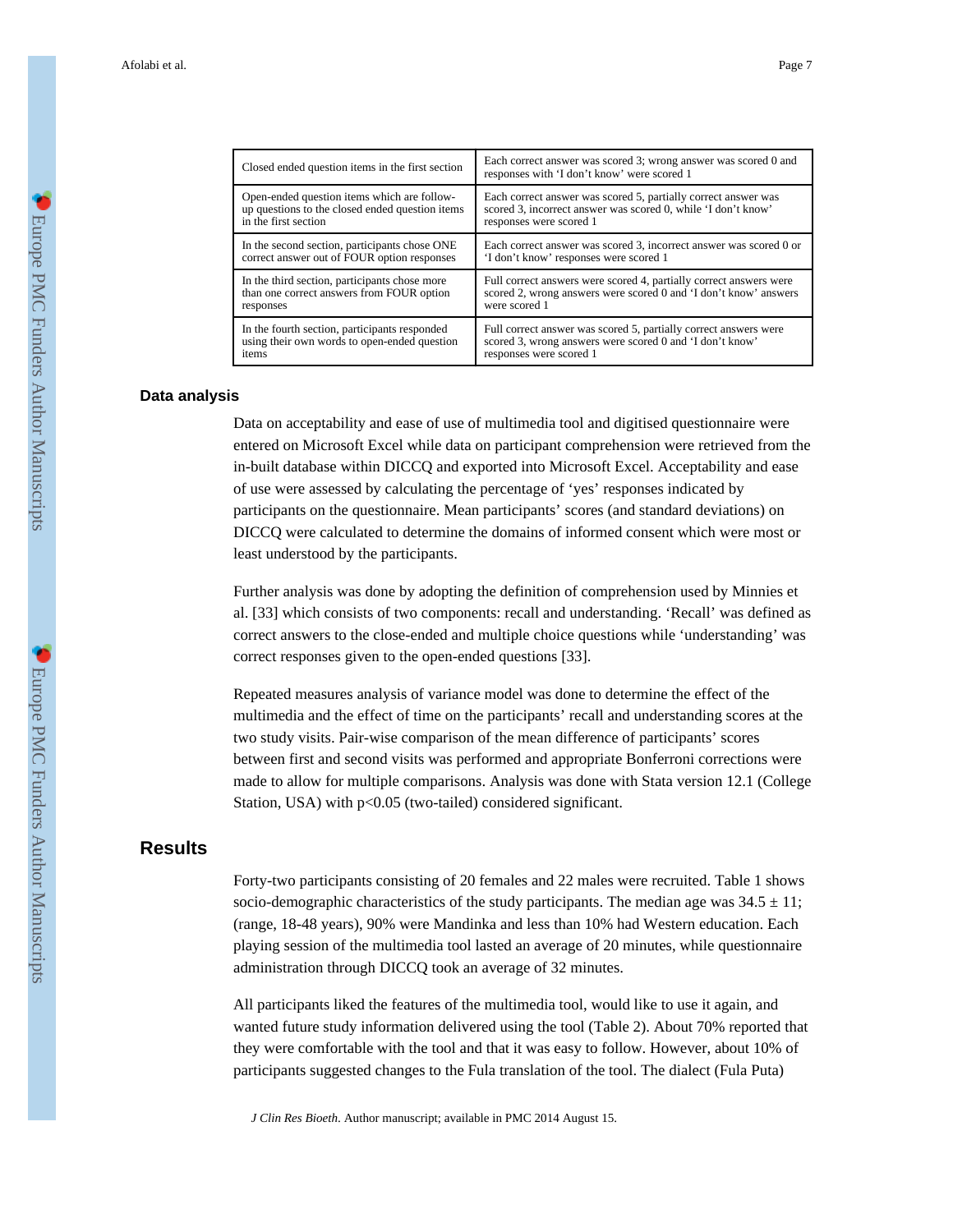Afolabi et al. Page 8

used in the tool was not generally acceptable to the participants. Fula Torah was suggested as the appropriate dialect.

The colour, pictures and voices used in the DICCQ were acceptable to the participants (Table 3). About 60% reported it was easy to follow and 70% were comfortable with it. About 17% suggested changes to the tool mainly on reducing administration time (8%) and waiting time (9%).

Table 4 shows that the mean participants' scores were high on the question items on adverse event/risk (4.36  $\pm$  1.21), voluntary participation (2.86  $\pm$  0.65), meaning of giving consent  $(2.93 \pm 0.46)$ , study procedures  $(3.33 \pm 0.95)$  while lowest mean scores were recorded on the two question items about randomisation  $(0.02 \pm 0.15)$  and  $(0.88 \pm 1.13)$ .

The differences in the mean scores for participants' recall between first and second visits were statistically significant  $[F(1,41)=25.38, p<0.00001]$  (Table 5). Similarly, the mean scores for participants' understanding between first and second visits were statistically significant  $[F(1,41)=31.61, p<0.00001]$ . Pair-wise comparison of the significance levels for the time difference of the participants' recall scores at the two study visits showed a mean time difference of 2.33, standard error of 0.463 and p<0.0001, 95% CI (1.398-3.269). The participants' understanding scores showed a mean time difference of 3.60, standard error of 0.639 and p<0.0001, 95% CI (2.304-4.887).

### **Findings of FGDs**

#### **Acceptability**

Overall, there is a consensus that the multimedia tool was clear, helpful, informative, easy to follow and understand. Most of the participants were excited about watching the video and hearing their local languages being used to explain the study information. One male participant expressed that the tool was capable of improving understanding of study information as follows: '*I have been coming to this hospital for over 10 years; I have never seen a thing like this. The sound is very good and clear to me, I am sure this thing will help to improve understanding. I am happy (and) like to join (PRINOGAM) study*'.

A female participant commented: '*Though I have taken part in MRC studies before, but this one will be different. The picture and the information are clear, I am very impressed. My concern is if I get pregnant before the time this study starts, how will I take part?*'

#### **Ease of use**

The majority of the participants admitted that they could not used a computer, but could use mobile phones on daily basis, which they claimed made the multimedia and DICCQ tools easy to follow and use. One of the participants noted: '*I must thank you people for thinking of this very nice thing. Although, I am not used to a computer, I can use mobile phones very well. (So), I can follow and even use this computer easily*'.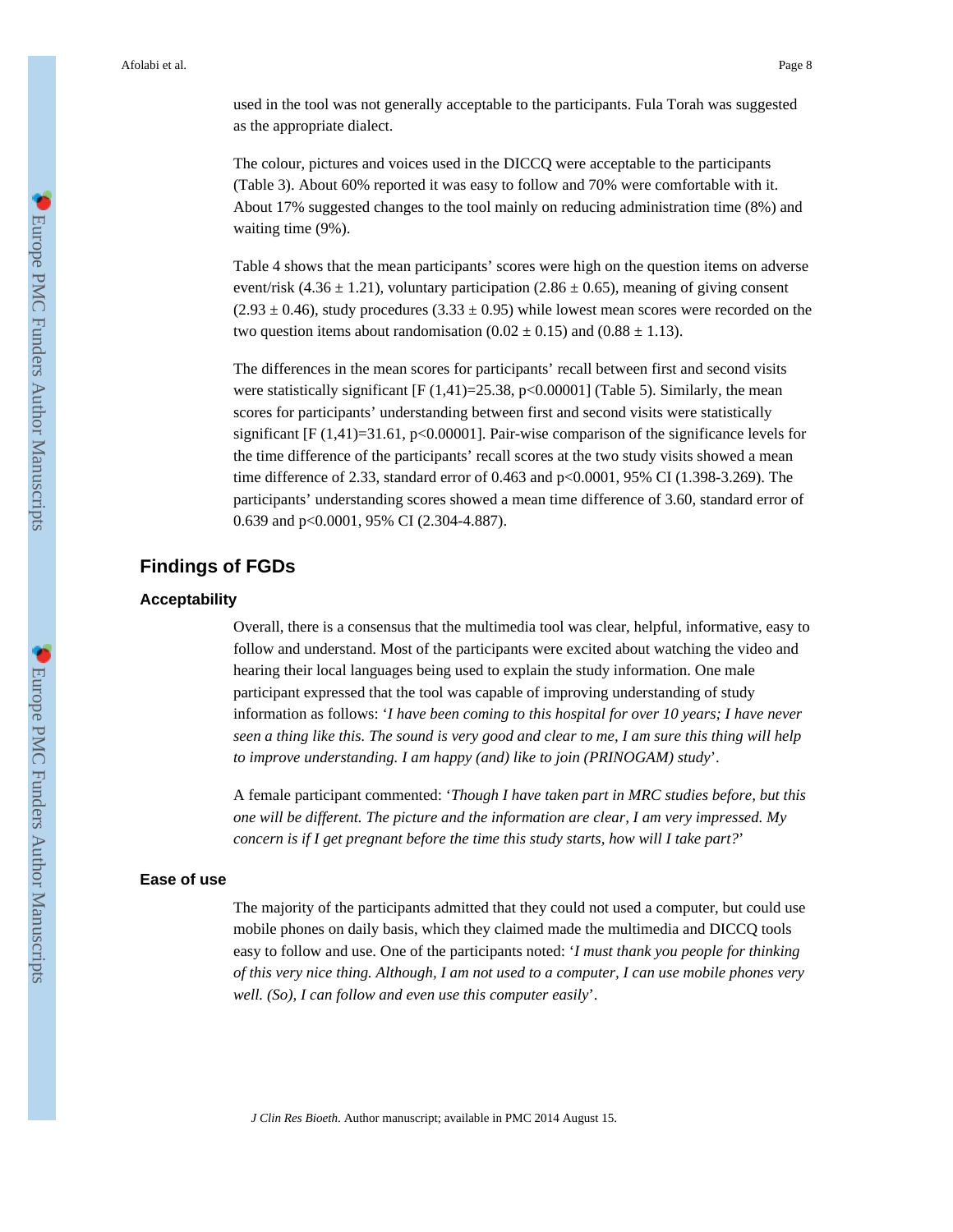### **Suggested changes to multimedia and DICCQ**

One participant said: '*The video is fine but it will be better if background music is reduced*'. A male participant suggested reducing the time to administer the DICCQ and reduction in overall waiting time. '*I am happy with this tool,*' he said, '*but you have to do something about the time (administration and waiting time), so that we can return quickly to our places of work*'.

# **Discussion**

This study evaluated a multimedia tool developed to obtain informed consent from low literacy participants who were potentially eligible to enrol in a clinical trial. Despite the fact that only 10% of the study population had formal education, the computerised tool was well received and easy to administer. Similarly, a digitised audio comprehension questionnaire developed in a previous study [31] was also acceptable to these participants. The participants expressed satisfaction with the tools and wanted future studies to adopt them. However, they suggested reducing the administration time for the digitised questionnaire, overall waiting time and background music in the multimedia.

The mean participants' scores were relatively high on the question items about adverse events/risk, voluntary participation, meaning of giving consent and study procedures, implying that the participants understood these elements better. Conversely, the scores were lowest on the items on randomisation showing that the participants had least understanding on this domain. Illustrations of the study information using a combination of video, animations and oral explanation in local languages could have contributed to the high comprehension scores recorded by participants in this study. This finding represents a new insight into the use of multimedia tool to deliver consent information to low literacy participants in sub-Saharan Africa.

Furthermore, the multimedia tool increased significantly both recall and understanding scores of the participants and this is consistent with the results from some previous studies [34-38]. The increase in participants' recall and understanding scores observed after one week period could be explained by the quiz/feedback strategy adopted in the digitised questionnaire. This introduced the possibility of enhancement or practice effect due to memorisation which might occur when participants gave correct answers or when the researchers clarified area of concerns. To minimise the memorisation or practice effect, the digitised questionnaire used closed ended, multiple-choice and open-ended items which were likely to elicit responses that truly reflect participants' comprehension of the information.

A major benefit of the multimedia tool is that it consistently provides the same research information to all participants in the same manner. This strategy removes inter-person variations in translations of informed consent information to the low literacy research participants. This becomes crucial as a participant's comprehension is influenced by the communication skills of the person administering the consent. This is truer in contexts like the Gambia, where there is no standard writing format for the local languages and the person administering the consent plays a key role in translating it orally. It was therefore critical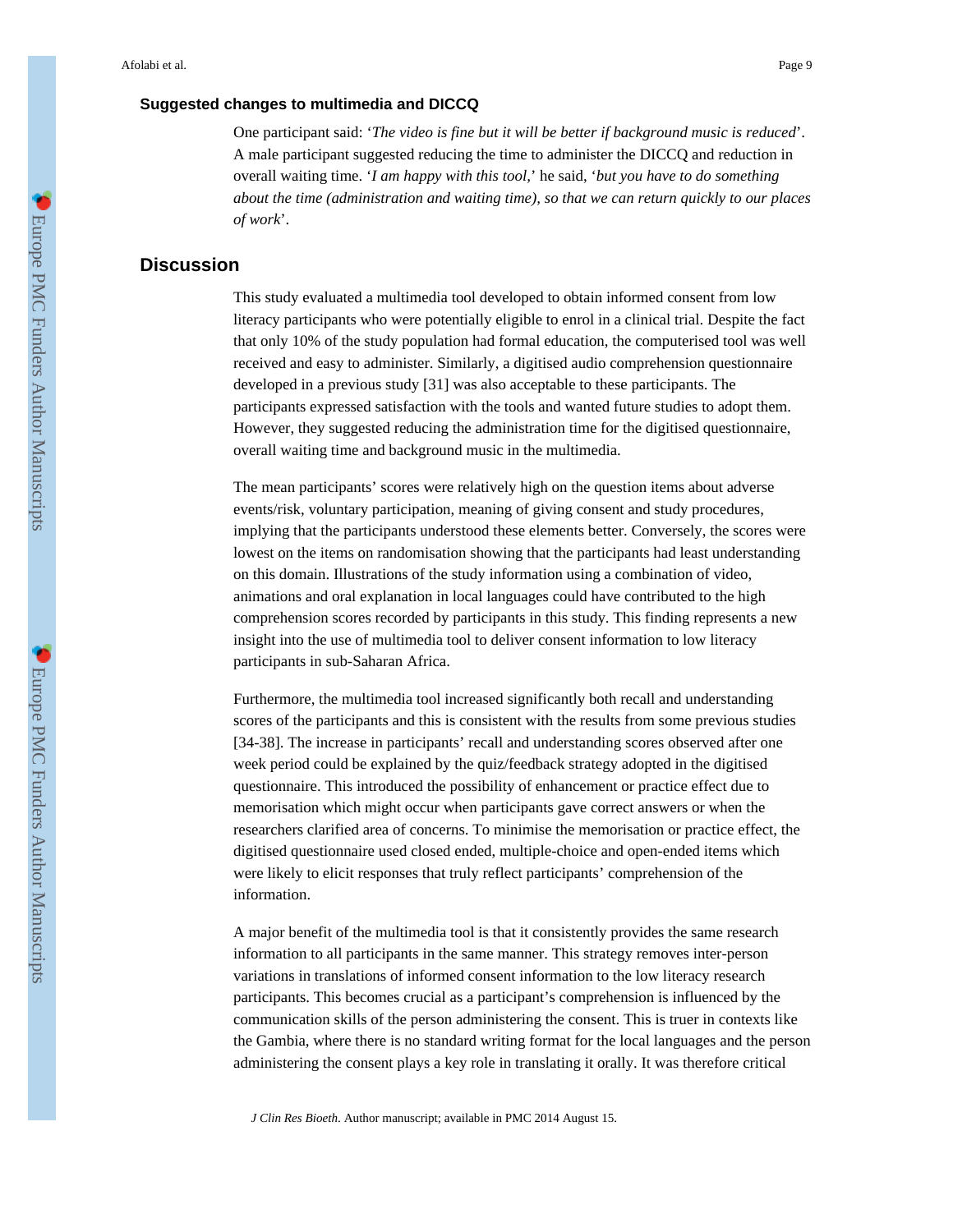that we employed the services of experienced linguistic professionals who were native speakers to translate the written English version of the informed consent document to the audio forms of three major Gambian languages.

Furthermore, the development of the multimedia tool involved many technical processes including graphical translation of elements of the informed consent document to appropriate visual stories. These were further acted in role-plays by trained individuals before video, animations and audio-translations in local languages are systematically added. Some researchers have argued that the time and cost involved in the production of a multimedia tool might further add to logistic challenges of the conduct of clinical trials [39,40]. However, the ultimate benefits of ensuring well-informed research participants through the use of multimedia intervention could, in addition to improving participants' comprehension, protect their freedom to decide, and also potentially improve the quality of data and outcome of the research. This remains a worthy venture even if it requires spending a little more than expected.

The use of a multimedia tool to deliver study information during informed consent process may weaken compassionate human interactions that form the basis of research ethics [41]. Therefore, it could be counter-productive to depend solely on the technology to meet the information needs of participants during the informed consent process. The research team need to keep enough time in discussing the participants' concerns about the research, in addition to the multimedia. The multimedia could in fact replace the first part of 'traditional' consent interview. It could be followed by an interview where the participants would still be free to ask clarification questions. Thus, the overall acceptance and success of the tool will ultimately depend on a well-balanced combination of the technology and human elements.

Although both quantitative and qualitative assessments adopted in our study consistently revealed improvements in participants' comprehension scores, caution is required in interpreting these observations because our study targeted healthy volunteers who were not enrolled in any study. The simulated trial situation might have over-estimated the advantages of the multimedia tool and under-estimated other factors which would be present in real life, e.g. the participants' anxiety and haste to get enrolled. Nevertheless, increases in participants' comprehension scores over a one-week period were consistent with the design of this study. The use of repeated measures design allowed the study participants to serve as their own control. This improves the precision of the study by reducing the size of the error variance.

Another limitation of our study may be due to the fact that it reflects the situation in The Gambia, where local languages do not have written standardised forms. Consequently, we suggest that the tool should be later tested and adapted in different sub-Saharan African contexts.

Our study provides important information on the development and evaluation of a multimedia strategy for improving comprehension in research informed consent to low literacy individuals. Information shared on processes involved in the development will serve as a useful guide for investigators in similar settings. Another study comparing the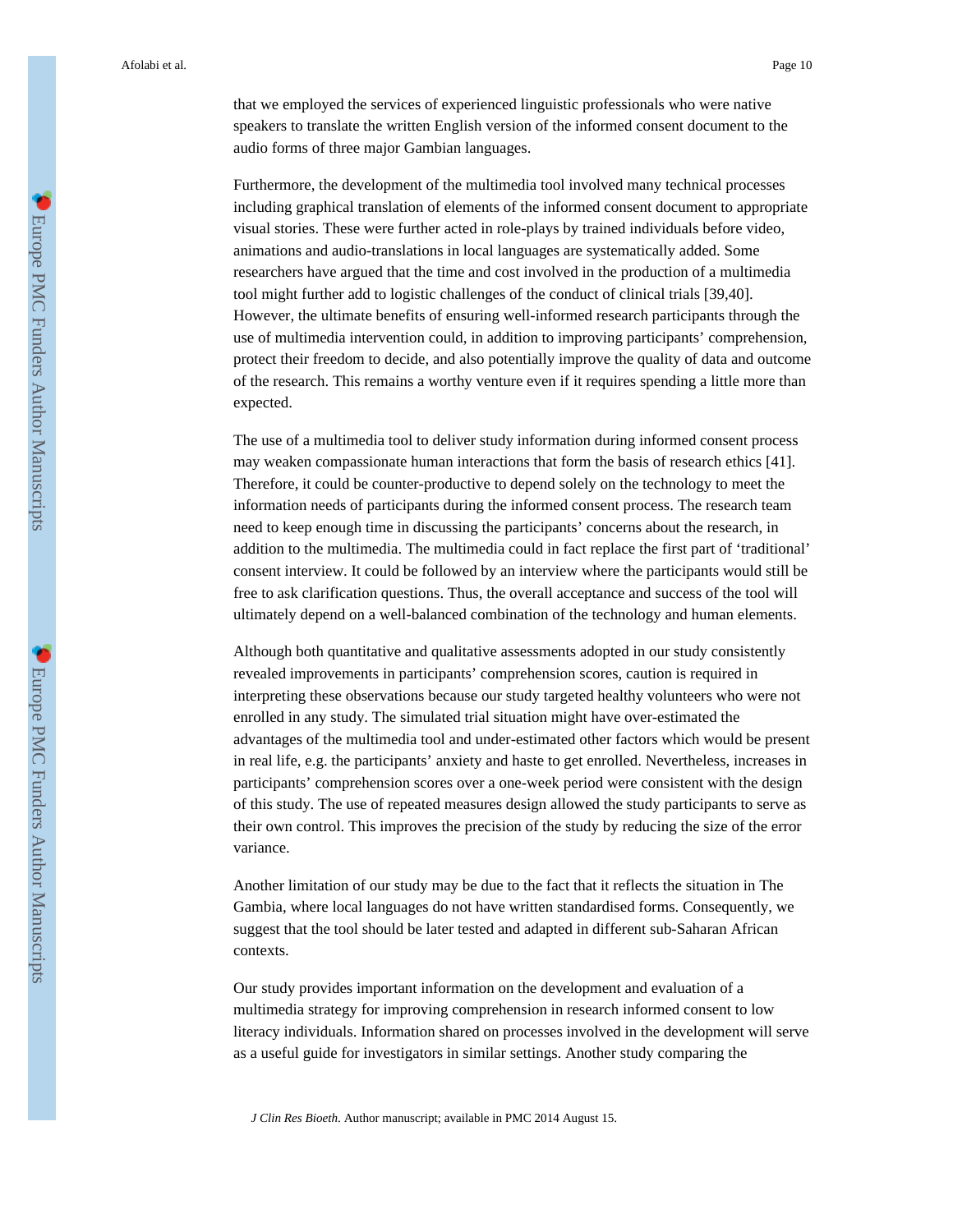multimedia consent to the 'conventional' consent procedure among participants enrolled for the parent trial is currently ongoing. We hope findings of the study will shed more lights on the efficacy of multimedia in a real-life setting.

### **Conclusions**

This study developed and evaluated a multimedia informed consent tool for improving the informed consent procedure, and noteworthy comprehension, in low literacy participants in The Gambia. We carried out an initial assessment of the strength of the tool and identified areas for further research and improvement. This study represents an important step towards institutionalising a context-specific informed consent tool. Future work is needed but there was enthusiasm for this modality and potential to improve the informed consent process, leading in turn to a better and more solid partnership between the community and the clinical researchers in The Gambia.

### **Acknowledgments**

We acknowledge the funding support from European and Developing Countries Clinical Trial Partnership (IP. 2008.31100.001). We also thank Dr Jenny Mueller and Sister Vivat Thomas-Njie of the Clinical Trials Support Office of Medical Research Council, The Gambia. We are grateful for the support and cooperation of the clinical trial teams and participants at Basse field site of MRC. MOA conceived, designed, conducted the study and drafted the manuscript. KB, UAD, EBI, RMR, HJL, NM and DC made substantial inputs to analysis and interpretation of data, revision of the article and approving the final version of the manuscript. Nuala McGrath is supported by a Wellcome Trust Fellowship (grant # WT083495MA).

### **References**

- 1. The Belmont Report. Ethical Principles and Guidelines for the Protection of Human Subjects of Research US. Department of Health & Human Services; Washington DC: 1979.
- 2. CIOMS. International Ethical Guidelines for Biomedical Research Involving Human Subjects. Council for International Organizations of Medical Sciences; Geneva: 2002.
- 3. Nuffield Council on Bioethics. The ethics of research related to healthcare in developing countries. London, UK: 2002.
- 4. Afolabi MO, Okebe JU, McGrath N, Larson HJ, Bojang K, et al. Informed consent comprehension in African research settings. Tropical Medicine and International Health. 2014; 19(6):625–42. [PubMed: 24636078]
- 5. Mandava A, Pace C, Campbell B, Emanuel E, Grady C. The quality of informed consent: mapping the landscape. A review of empirical data from developing and developed countries. J Med Ethics. 2012; 38:356–365. [PubMed: 22313664]
- 6. Leach A, Hilton S, Greenwood B, Manneh E, Dibba B, et al. An evaluation of the informed consent procedure used during a trial of a Haemophilus influenzae type B conjugate vaccine undertaken in Gambia, West Africa. Social Science and Medicine. 1999; 48:139–148. [PubMed: 10048773]
- 7. Hill Z, Tawiah-Agyemang C, Odei-Danso S, Kirkwood B. Informed consent in Ghana: what do participants really understand? J Med Ethics. 2008; 34:48–53. [PubMed: 18156522]
- 8. ANRS1201/1202 Ditrame Plus Study Group. Obtaining informed consent from HIV-infected pregnant women, Abidjan, Côte d'Ivoire. AIDS. 2004; 18:1486–1488. [PubMed: 15199334]
- 9. Manafa O, Lindegger G, Ijsselmuiden C. Informed consent in an antiretroviral trial in Nigeria. Indian J Med Ethics. 2007; 4:26–30. [PubMed: 18630217]
- 10. Préziosi MP, Yam A, Ndiaye M, Simaga A, Simondon F, et al. Practical experiences in obtaining informed consent for a vaccine trial in rural Africa. N Engl J Med. 1997; 336:370–373. [PubMed: 9011793]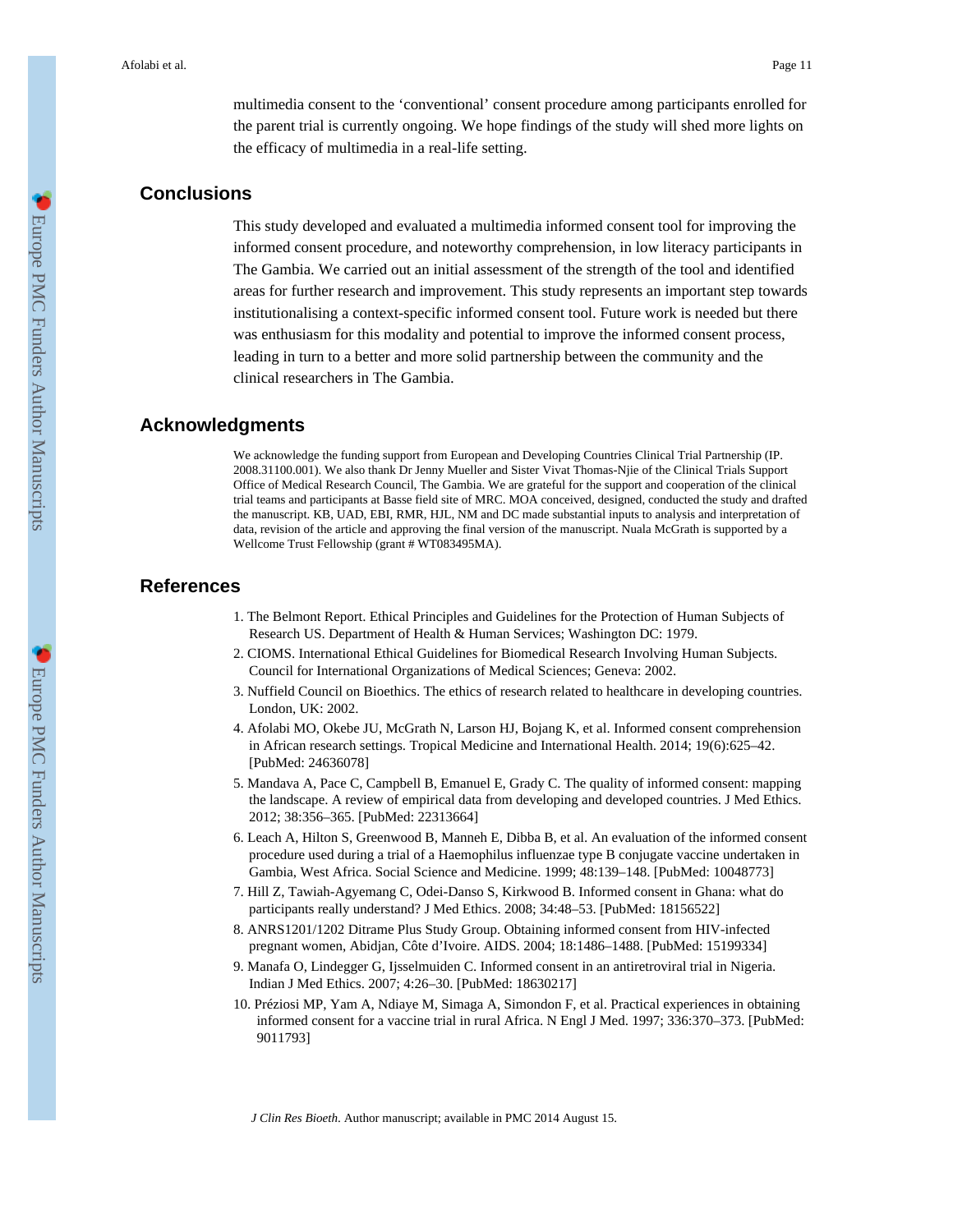- 11. Molyneux CS, Peshu N, Marsh K. Understanding of informed consent in a low-income setting: three case studies from the Kenyan Coast. Soc Sci Med. 2004; 59:2547–2559. [PubMed: 15474208]
- 12. Pace C1, Talisuna A, Wendler D, Maiso F, Wabwire-Mangen F, et al. Quality of parental consent in a Ugandan malaria study. Am J Public Health. 2005; 95:1184–1189. [PubMed: 15933235]
- 13. Hussein I, Ahmed A. Pregnant women's satisfaction and comprehension level of information given during HIV Counseling and Testing for PMTCT in public health facilities in Addis Ababa. Ethiopian Journal of Health Development. 2011; 25:126–134.
- 14. Kaewpoonsri N, Okanurak K, Kitayaporn D, Kaewkungwal J, Vijaykadga S, et al. Factors related to volunteer comprehension of informed consent for a clinical trial. Southeast Asian J Trop Med Public Health. 2006; 37:996–1004. [PubMed: 17333746]
- 15. Sand K, Kassa S, Loge JH. The Understanding of Informed Consent Information-Definitions and Measurements in Empirical Studies. AJOB Primary Research. 2010; 1:4–24.
- 16. Moorthy VS, Good MF, Hill AV. Malaria vaccine developments. Lancet. 2004; 363:150–156. [PubMed: 14726170]
- 17. WMA. World Medical Association Declaration of Helsinki Ethical Principles for Medical Research Involving Human Subjects. Adopted by the 18th World Medical Association General Assembly, Helsinki, Finland: June 1964, and last amended by the 64th World Medical Association General Assembly in Fortaleza, Brazil: October 2013
- 18. Nishimura A, Carey J, Erwin P, Tilburt J, Murad M, et al. Improving understanding in the research informed consent process: a systematic review of 54 interventions tested in randomized control trials. BMC Medical Ethics. 2013; 14:28. [PubMed: 23879694]
- 19. Flory J, Emanuel E. Interventions to improve research participants' understanding in informed consent for research: a systematic review. JAMA. 2004; 292:1593–1601. [PubMed: 15467062]
- 20. Wirshing DA, Sergi MJ, Mintz J. A videotape intervention to enhance the informed consent process for medical and psychiatric treatment research. Am J Psychiatry. 2005; 162:186–188. [PubMed: 15625221]
- 21. Jimison HB, Sher PP, Appleyard R, LeVernois Y. The use of multimedia in the informed consent process. J Am Med Inform Assoc. 1998; 5:245–256. [PubMed: 9609494]
- 22. Ryan RE, Prictor MJ, McLaughlin KJ, Hill SJ. Audio-visual presentation of information for informed consent for participation in clinical trials. Cochrane Database Syst Rev. 2008:CD003717. [PubMed: 18254029]
- 23. Mukhola, S.; Brown, R.; Godsell, G.; Henning, E.; Lotz, N.; van Rooyen, H. "Thumbs Up" for multimediated informed consent in an adult educational inquiry; Proceedings of World Conference on Educational Multimedia, Hypermedia and Telecommunications; 2004;
- 24. Department of Central Statistics. The Gambia. Provisional figures for 2013 Population and Housing Census. 2013.
- 25. Saidu Y, Odutola A, Jafali J, Ogundare O, Worwui A, et al. Contextualizing the Informed Consent Process in Vaccine Trials in Developing Countries. J Clinic Res Bioeth. 2013:141.
- 26. Gambia Government/Medical Research Council Joint Ethics Committee.. Clarification on ethical issues relevant to the conduct of clinical research projects. L2010.E06
- 27. Afolabi MO, Adetifa UJ, Imoukhuede EB, Viebig NK, Kampmann B, et al. Early phase clinical trials with human immunodeficiency virus-1 and malaria vectored vaccines in The Gambia: frontline challenges in study design and implementation. Amer J Trop Med Hyg. 2014; 90(5):908– 914. [PubMed: 24615122]
- 28. Leach, A.; Fairhead, J. Being 'with MRC': Infant Care and Social Meaning of Cohort Membership in Gambia's Plural Therapeutic Landscape. Geissler, PW.; Molyneux, CS., editors. Berghahn Books; 2011.
- 29. Leach A, Hilton S, Greenwood BM, Manneh E, Dibba B, et al. An evaluation of the informed consent procedure used during a trial of a Haemophilus influenzae type B conjugate vaccine undertaken in The Gambia, West Africa. Soc Sci Med. 1999; 48:139–148. [PubMed: 10048773]
- 30. Dhai A, Etheredge H, Cleaton-Jones P. A pilot study evaluating an intervention designed to raise awareness of clinical trials among potential participants in the developing world. J Med Ethics. 2010; 36:238–242. [PubMed: 20338937]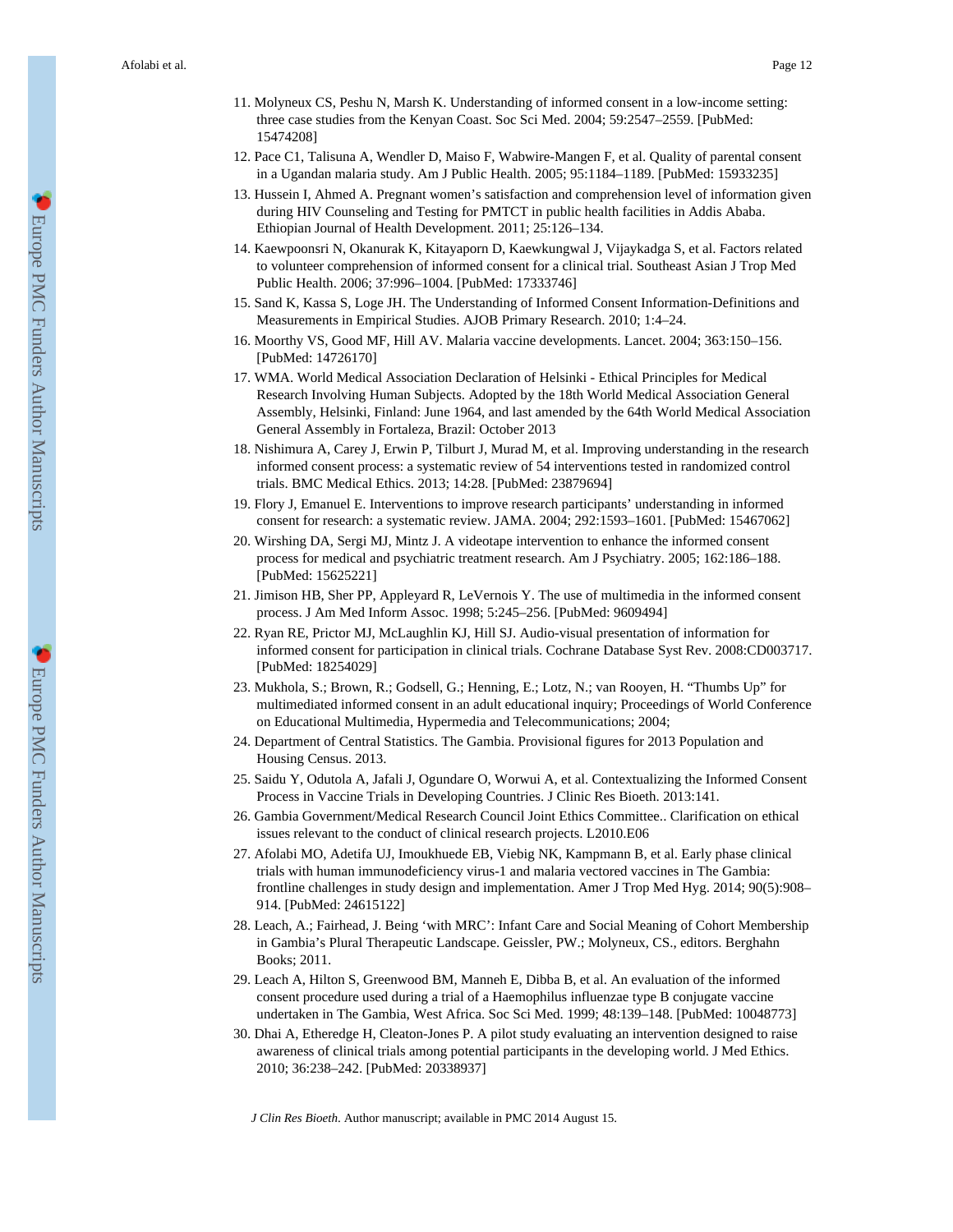- 31. Afolabi MO, Bojang K, D'Alessandro U, Ota MOC, Imoukhuede EB, et al. Digitised audio questionnaire for assessment of informed consent comprehension in a low literacy African research population: Development and psychometric evaluation. BMJ Open. 2014; 4:e004817.
- 32. World Medical Association Declaration of Helsinki. Ethical principles for medical research involving human subjects. WMA General Assembly, Fortaleza, Brazil; October 2013. World Med J. 2013; 59:199–202.
- 33. Minnies D, Hawkridge T, Hanekom W, Ehrlich R, London L, et al. Evaluation of the quality of informed consent in a vaccine field trial in a developing country setting. BMC Med Ethics. 2008; 9:15. [PubMed: 18826637]
- 34. Bickmore TW, Pfeifer LM, Paasche-Orlow MK. Using computer agents to explain medical documents to patients with low health literacy. Patient Educ Couns. 2009; 75:315–320. [PubMed: 19297116]
- 35. Campbell FA, Goldman BD, Boccia ML, Skinner M. The effect of format modifications and reading comprehension on recall of informed consent information by low-income parents: a comparison of print, video, and computer-based presentations. Patient Education and Counseling. 2004; 53:205–216. [PubMed: 15140461]
- 36. Eggers C, Obliers R, Koerfer A, Thomas W, Koehle K, et al. A multimedia tool for the informed consent of patients prior to gastric banding. Obesity. 2007; 15:2866–2873. [PubMed: 18070779]
- 37. Fureman I, Meyers K, McLellan AT, Metzger D, Woody G. Evaluation of a video-supplement to informed consent: injection drug users and preventive HIV vaccine efficacy trials. AIDS Educ Prev. 1997; 9:330–341. [PubMed: 9376207]
- 38. Joseph P, Schackman BR, Horwitz R, Nerette S, Verdier RI, et al. The use of an educational video during informed consent in an HIV clinical trial in Haiti. J Acquir Immune Defic Syndr. 2006; 42:588–591. [PubMed: 16837867]
- 39. Annas GJ. Globalized clinical trials and informed consent. N Engl J Med. 2009; 360:2050–2053. [PubMed: 19439740]
- 40. Astley CM1, Chew DP, Aylward PE, Molloy DA, De Pasquale CG. A randomised study of three different informational AIDS prior to coronary angiography, measuring patient recall, satisfaction and anxiety. Heart Lung Circ. 2008; 17:25–32. [PubMed: 17553747]
- 41. Rosoff AJ. Informed consent in the electronic age. Am J Law Med. 1999; 25:367–386. [PubMed: 10476334]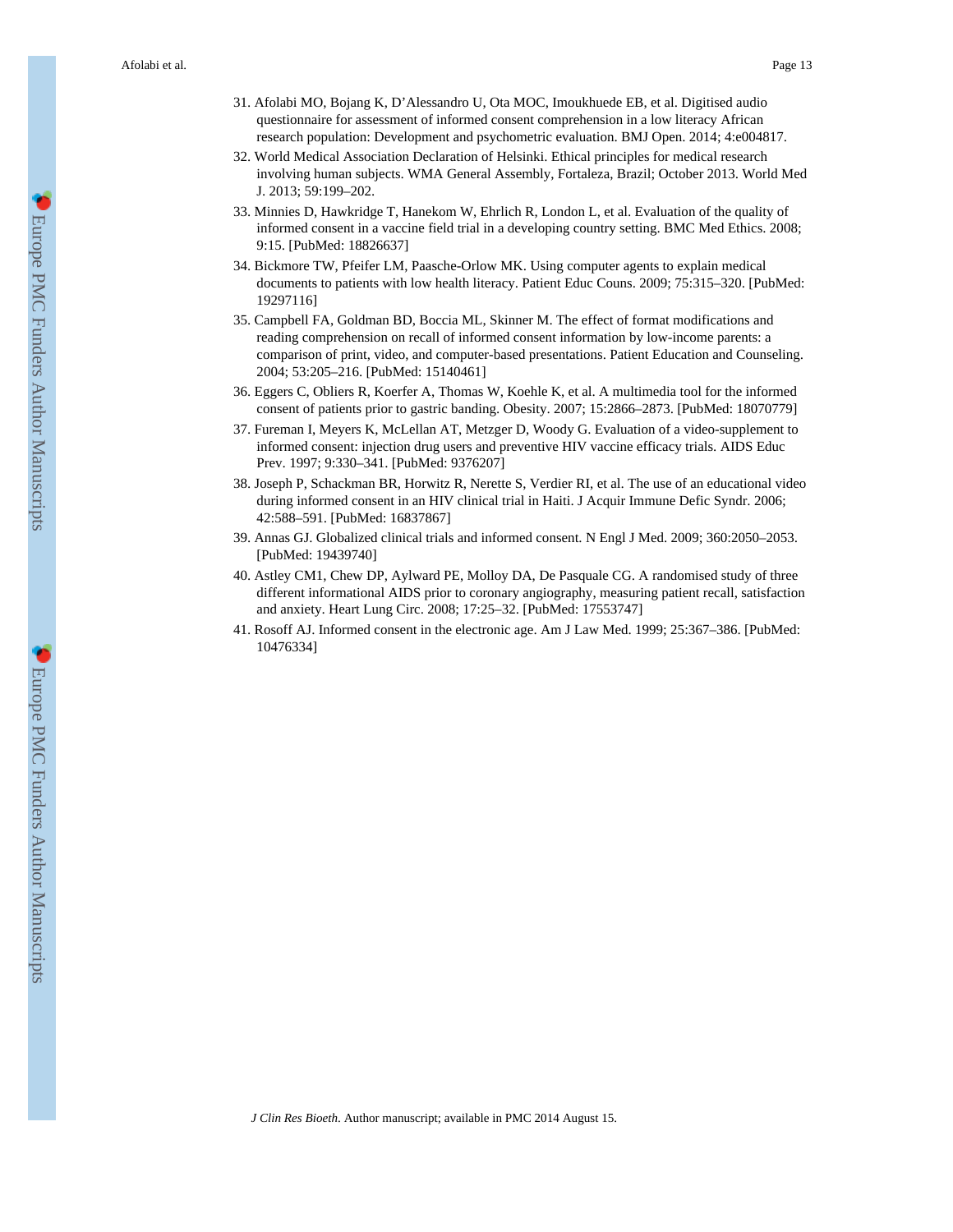|                                                              | Table 1 |  |
|--------------------------------------------------------------|---------|--|
| Socio-demographic characteristics of the study participants. |         |  |

| <b>Characteristics</b>                     | Frequency $(\%)$ N=42 |
|--------------------------------------------|-----------------------|
| Age group                                  |                       |
| $18-25$ years                              | 4(9.5)                |
| $26-33$ years                              | 16(38.1)              |
| $34-41$ years                              | 13(31.0)              |
| 42-49 years                                | 9(21.4)               |
| <b>Sex</b>                                 |                       |
| Female                                     | 20(47.6)              |
| Male                                       | 22(52.4)              |
| <b>Ethnicity</b>                           |                       |
| Mandinka                                   | 38(90.5)              |
| Fula                                       | 4(9.5)                |
| <b>Highest level of education attained</b> |                       |
| Primary                                    | 2(4.8)                |
| Secondary                                  | 2(4.8)                |
| Arabic                                     | 29(69.0)              |
| Vocational education                       | 1(2.4)                |
| No formal education                        | 8(19.0)               |
| Occupation                                 |                       |
| Artisan                                    | 7(16.7)               |
| Farming                                    | 10(23.8)              |
| Housewife                                  | 17(40.5)              |
| Schooling                                  | 1(2.4)                |
| Trading                                    | 7(16.7)               |
| <b>Area of domicile</b>                    |                       |
| <b>Basse North</b>                         | 20(47.6)              |
| <b>Basse South</b>                         | 22(52.4)              |

Europe PMC Funders Author Manuscripts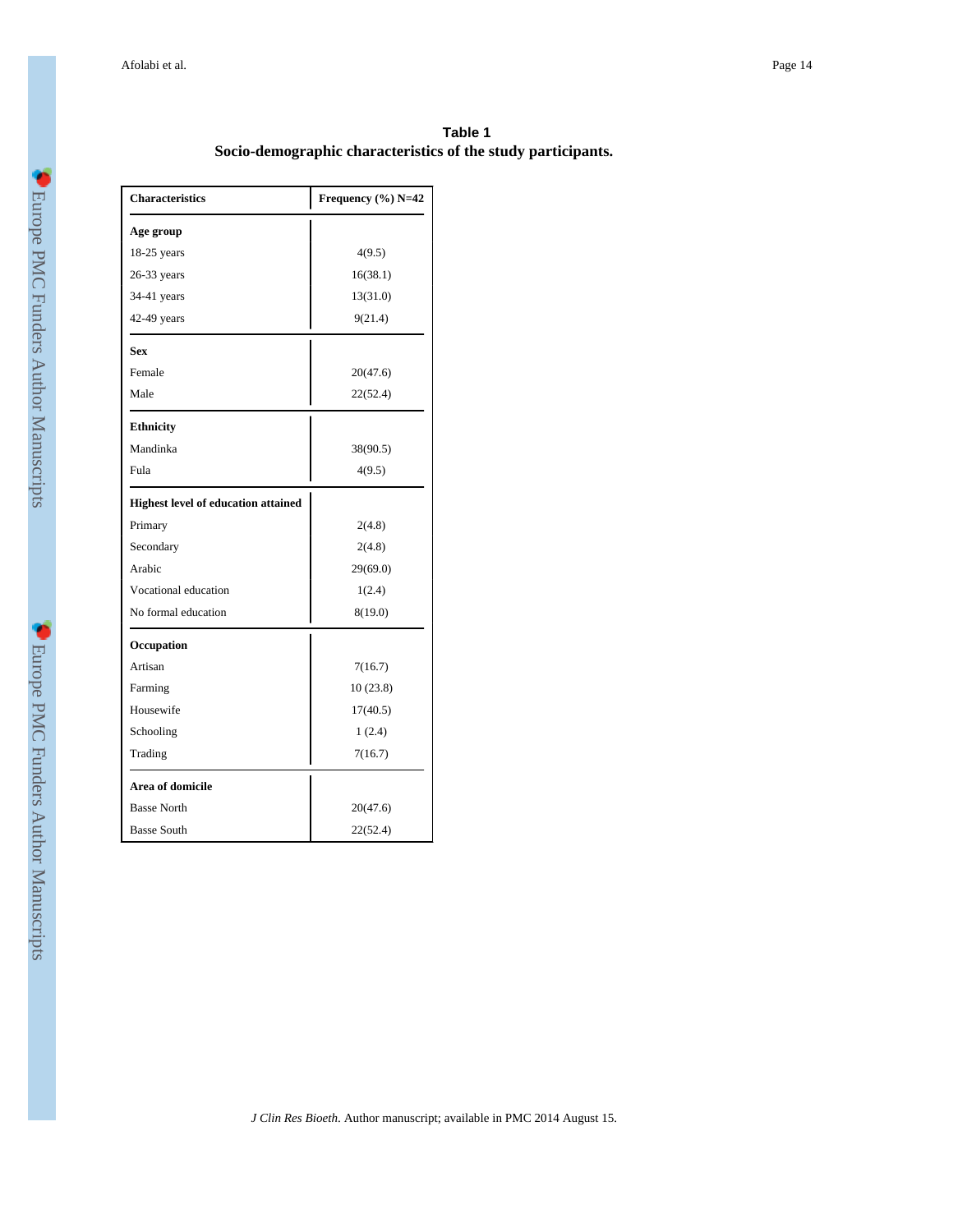#### **Table 2**

### **Participants' responses to questions on acceptability and ease of use of multimedia informed consent tool.**

| 1. Overall, how much do you like the following features of the multimedia<br>tool?     | Like $(N=42)$ | Dislike $(N=42)$ | I don't know $(N=42)$ |
|----------------------------------------------------------------------------------------|---------------|------------------|-----------------------|
| Colour                                                                                 | 42(100.0)     | 0(0.0)           | 0(0.0)                |
| <b>Pictures</b>                                                                        | 42(100.0)     | 0(0.0)           | 0(0.0)                |
| Voices                                                                                 | 42(100.0)     | 0(0.0)           | 0(0.0)                |
| Duration                                                                               | 42(100.0)     | 0(0.0)           | 0(0.0)                |
| 2. Do you think the tool provide enough information about the study?                   | Yes           | N <sub>0</sub>   | I don't know          |
|                                                                                        | 42(100.0)     | 0(0.0)           | 0(0.0)                |
| 3. Overall, how comfortable are you with the information in the tool?                  | Comfortable   | Very comfortable | Not comfortable       |
|                                                                                        | 30(71.4)      | 12(28.6)         | 0(0.0)                |
| 4. Overall, how easy or difficult did you find the Information provided In<br>the tool | Easy          | Very easy        | <b>Difficult</b>      |
|                                                                                        | 30(71.4)      | 12(28.6)         | 0(0.0)                |
| 5. Will you like to use it again?                                                      | Yes           | N <sub>0</sub>   | I don't know          |
|                                                                                        | 42(100.0)     | 0(0.0)           | 0(0.0)                |
| 6. Would you want future study information delivered through this tool?                | Yes           | N <sub>0</sub>   | I don't know          |
|                                                                                        | 42(100.0)     | 0(0.0)           | 0(0.0)                |
| 7. Do you want any changes to the tool?                                                | Yes           | N <sub>0</sub>   | I don't know          |
|                                                                                        | 4(9.5)        | 38(90.5)         | 0(0.0)                |

Table 2 shows that all participants liked the features of the multimedia tool, about 70% found it easy to follow and 10% suggested some changes to the tool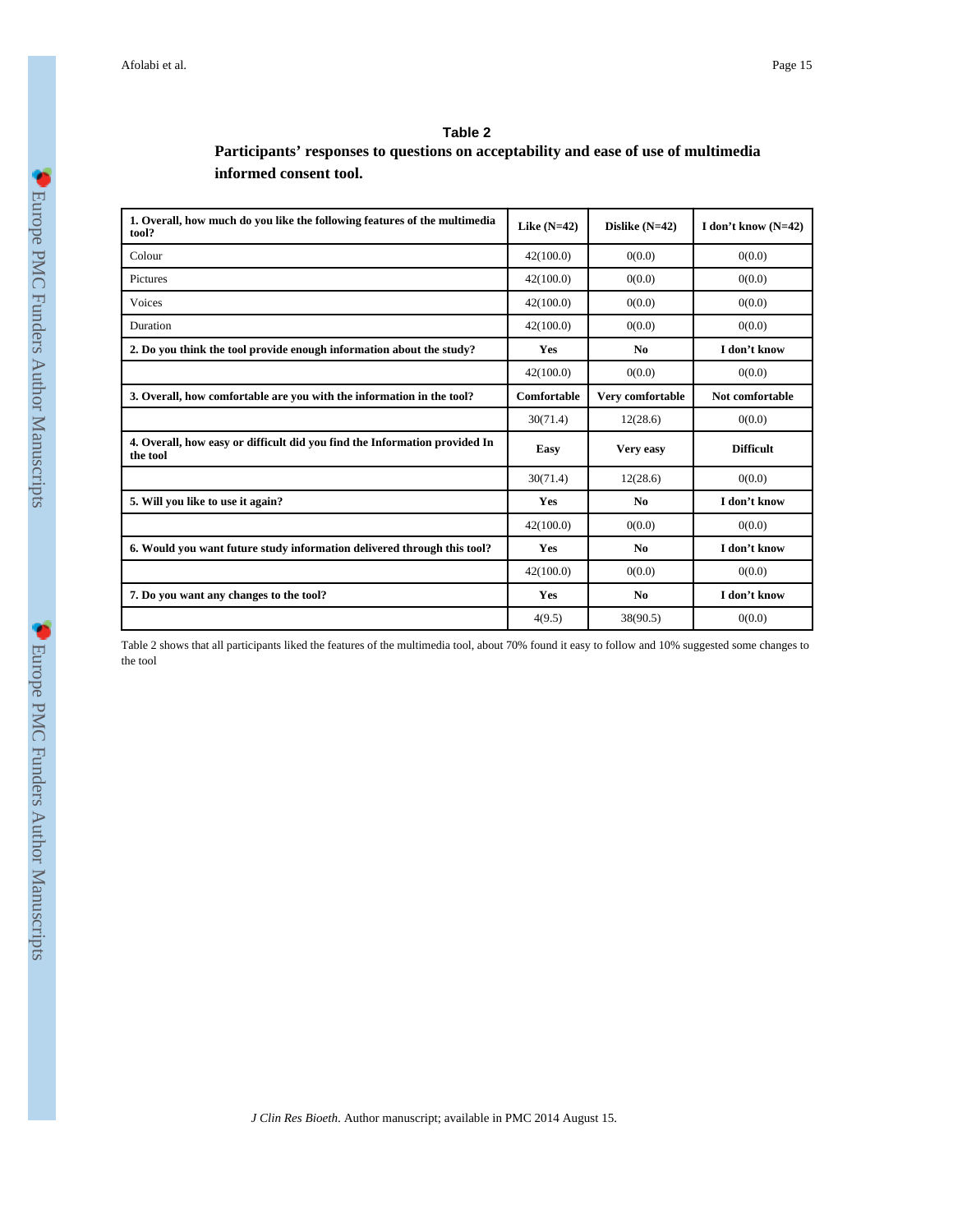| ı<br>. .<br>٧ |  |
|---------------|--|
|---------------|--|

# **Participants' responses to questions on acceptability and ease of use of digitised comprehension questionnaire (DICCQ).**

| 1. Overall, how much do you like the following features of DICCQ?                    | Like $(N=42)$ | Dislike $(N=42)$ | I don't know $(N=42)$ |
|--------------------------------------------------------------------------------------|---------------|------------------|-----------------------|
| Colour                                                                               | 42(100.0)     | 0(0.0)           | 0(0.0)                |
| Pictures                                                                             | 42(100.0)     | 0(0.0)           | 0(0.0)                |
| Voices                                                                               | 42(100.0)     | 0(0.0)           | 0(0.0)                |
| Duration                                                                             | 39(92.9)      | 3(7.1)           | 0(0.0)                |
| 2. Overall, how easy or difficult did you find the questions provided In the<br>tool | Easy          | Very easy        | <b>Difficult</b>      |
|                                                                                      | 24(57.1)      | 18(42.9)         | 0(0.0)                |
| 3. Overall, how comfortable are you with the information in the tool?                | Comfortable   | Very comfortable | Not comfortable       |
|                                                                                      | 30(71.4)      | 11(26.2)         | 1(2.4)                |
| 4. Will you like to use it again?                                                    | Yes           | No.              | I don't know          |
|                                                                                      | 42(100.0)     | 0(0.0)           | 0(0.0)                |
| 5. Would you want future study questionnaires delivered through this<br>tool?        | Yes           | N <sub>0</sub>   | I don't know          |
|                                                                                      | 42(100.0)     | 0(0.0)           | 0(0.0)                |
| 6. Do you want any changes to the tool?                                              | Yes           | No.              | I don't know          |
|                                                                                      | 7(16.7)       | 35(83.3)         | 0(0.0)                |

Table 3 shows that majority of the participants liked the features of the audio questionnaire, about 60% found it easy to follow and 17% suggested changes to the tool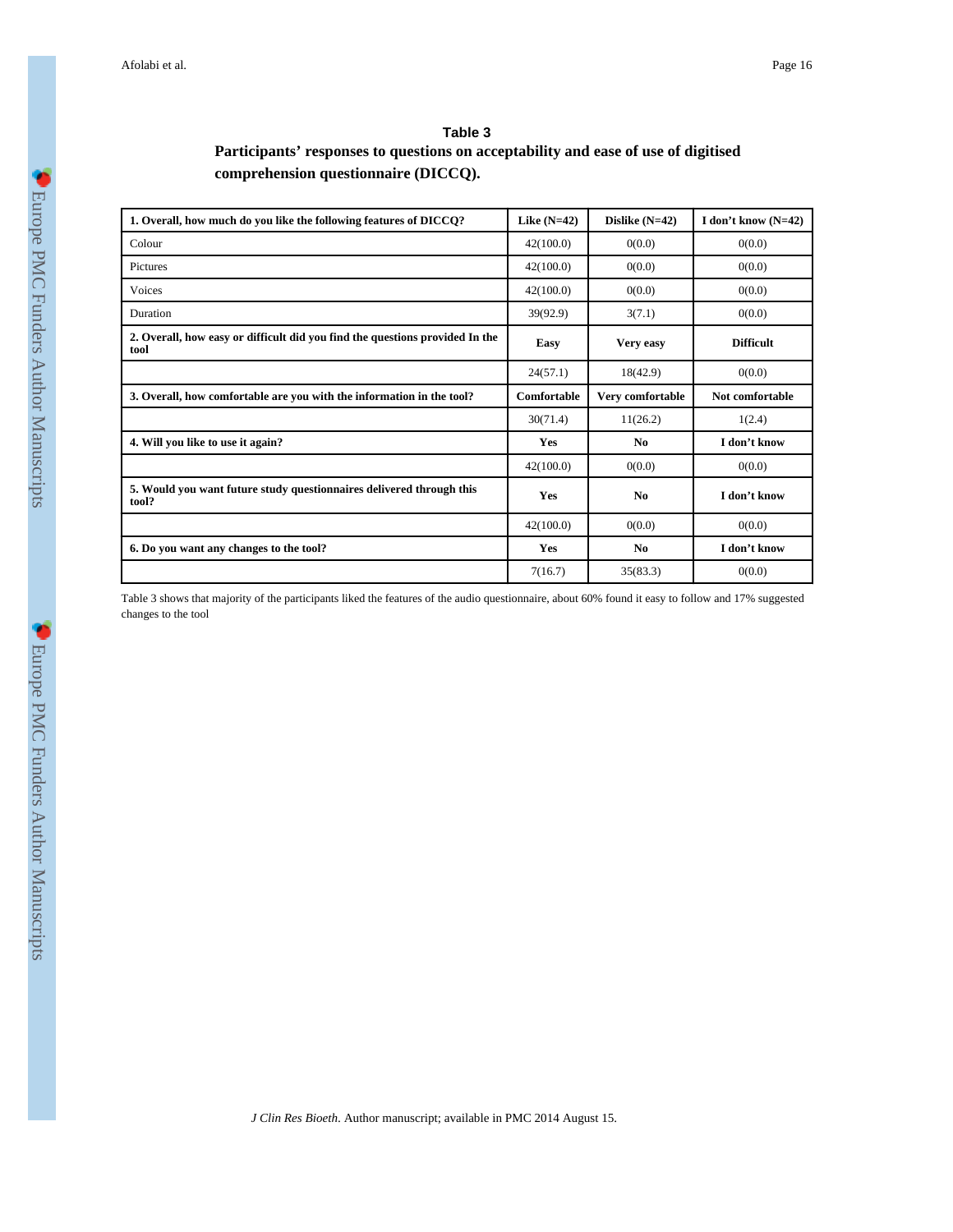### **Table 4**

# **Descriptive statistics of participants' scores on the audio digitised comprehension questionnaire (DICCQ).**

|                                                                                                                                     | Section A: Choose only one right answer                                                                              | Mean | $SD*$ | <b>Minimum</b>   | <b>Maximum</b> |
|-------------------------------------------------------------------------------------------------------------------------------------|----------------------------------------------------------------------------------------------------------------------|------|-------|------------------|----------------|
| 1.                                                                                                                                  | Have you been told that you can freely decide to take part in this study?                                            | 2.86 | 0.65  | $\mathbf{0}$     | 3              |
| $\overline{2}$                                                                                                                      | Have you been told you can withdraw from this study anytime?                                                         | 2.74 | 0.83  | $\mathbf{0}$     | 3              |
| 3.                                                                                                                                  | During the study, will you know the drug you or your child is receiving?                                             | 2.86 | 0.52  | 1                | 3              |
| 4.                                                                                                                                  | If yes, describe or mention what the drug is doing?                                                                  | 2.95 | 1.10  | $\mathbf{1}$     | 5              |
| 5.                                                                                                                                  | During the study, will anyone not working with MRC know about your health<br>information?                            | 2.29 | 1.23  | $\mathbf{0}$     | 3              |
| 6.                                                                                                                                  | Have you been given the name and phone number of the person to contact if you have<br>any questions about the study? | 2.50 | 0.99  | $\boldsymbol{0}$ | 3              |
| 7.                                                                                                                                  | If yes, mention the name of the person?                                                                              | 2.07 | 1.30  | $\Omega$         | 3              |
| 8.                                                                                                                                  | Can your participation in the study be stopped without your consent?                                                 | 1.49 | 1.49  | $\overline{0}$   | 3              |
| 9.                                                                                                                                  | Will you receive money for taking part in the study?                                                                 | 2.52 | 0.94  | $\overline{0}$   | 3              |
|                                                                                                                                     | Section B: Answer the following questions by circling the right answer                                               |      |       |                  |                |
| 10.                                                                                                                                 | How were participants divided into different groups in this study?                                                   | 0.02 | 0.15  | $\mathbf{0}$     | $\mathbf{1}$   |
| 11.                                                                                                                                 | At what point can you leave the study?                                                                               | 2.02 | 1.41  | $\mathbf{0}$     | 3              |
| 12.                                                                                                                                 | What does it mean when you sign or thumbprint the study consent form?                                                | 2.93 | 0.46  | $\mathbf{0}$     | 3              |
| 13.                                                                                                                                 | How did you decide to participate in this study?                                                                     | 1.79 | 1.49  | $\mathbf{0}$     | 3              |
| 14.                                                                                                                                 | What will you receive as a reward for taking part in the study?                                                      | 2.79 | 0.78  | $\boldsymbol{0}$ | 3              |
| 15.                                                                                                                                 | What will happen if you decide to stop taking part in this study?                                                    | 2.71 | 0.89  | $\overline{0}$   | 3              |
|                                                                                                                                     | Section C: You will need to circle more than one correct answers in this part                                        |      |       |                  |                |
| 16.                                                                                                                                 | Which of the following describes why the primaquine study is being done?                                             | 2.95 | 1.01  | $\overline{c}$   | 4              |
| 17.                                                                                                                                 | Which procedures were you asked to take part in?                                                                     | 3.33 | 0.95  | $\overline{2}$   | $\overline{4}$ |
| 18.                                                                                                                                 | Which activities were you asked to complete?                                                                         | 2.76 | 0.98  | 2                | $\overline{4}$ |
| 19.                                                                                                                                 | Which describes the main benefits of taking part in the study?                                                       | 3.04 | 1.01  | $\overline{2}$   | $\overline{4}$ |
| Section D: In this section, you are requested to provide answers that are specific to the<br>study you are currently participating. |                                                                                                                      |      |       |                  |                |
| 20.                                                                                                                                 | Please tell me what the researchers want to find out in the study?                                                   | 2.92 | 0.78  | $\boldsymbol{0}$ | 5              |
| 21.                                                                                                                                 | How many times do you have to come to the clinic for a visit during the study?                                       | 3.17 | 2.17  | $\Omega$         | 5              |
| 22.                                                                                                                                 | Tell me what will be done during the study visits?                                                                   | 2.92 | 1.26  | $\Omega$         | 5              |
| 23.                                                                                                                                 | How are participant assigned into different groups this study?                                                       | 0.88 | 1.13  | $\overline{0}$   | 3              |
| 24.                                                                                                                                 | What is the difference between taking part in this study and going to see a doctor for<br>treatment?                 | 2.97 | 2.48  | $\mathbf{0}$     | 3              |
| 25.                                                                                                                                 | What are the possible unwanted effects of taking part in this study?                                                 | 4.36 | 1.21  | $\boldsymbol{0}$ | 5              |
| 26.                                                                                                                                 | Why do you think some of the study participants were given different medicine?                                       | 2.98 | 2.48  | $\boldsymbol{0}$ | 3              |